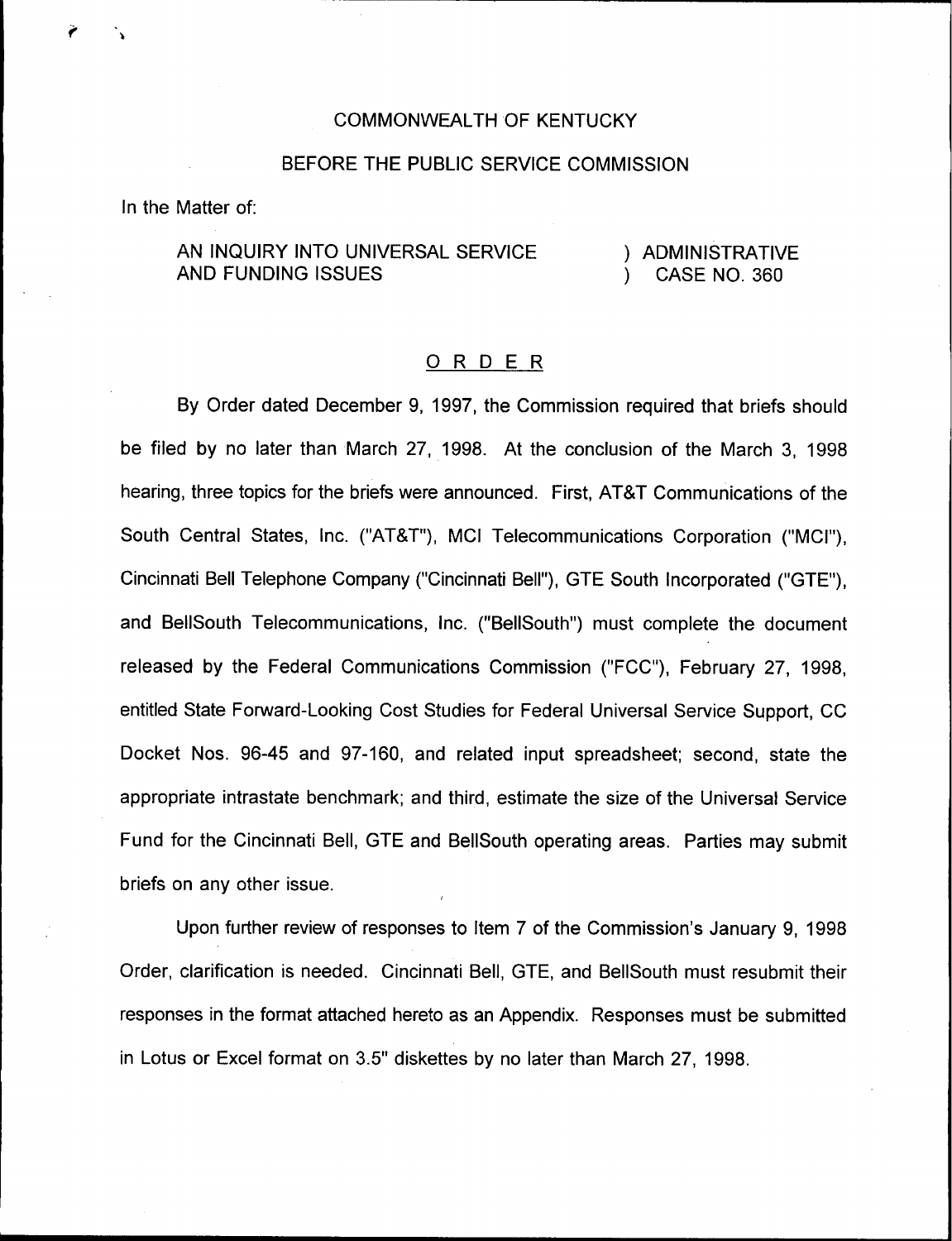IT IS THEREFORE ORDERED that:

 $1.$ Briefs on the topics delineated herein shall be due no later than March 27, 1998.

2. Cincinnati Bell, GTE, and BellSouth shall resubmit responses to Item 7 of the Commission's January 9, 1998 Order in the provided format no later than March 27, 1998.

Done at Frankfort, Kentucky, this 12th day of March, 1998.

## PUBLIC SERVICE COMMISSION

the Cómmission

ATTEST: Executive Director